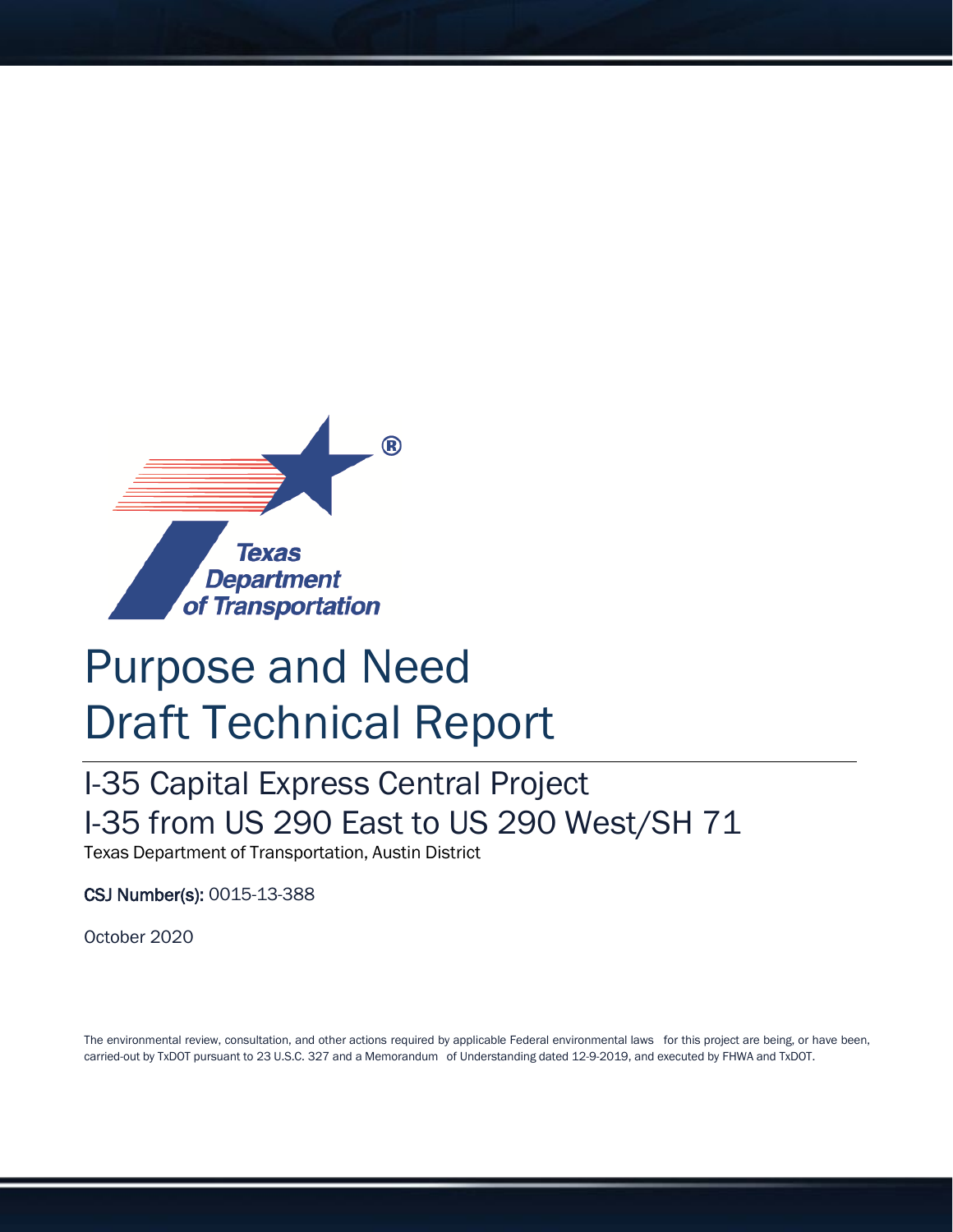# **Table of Contents**

# **List of Tables**

| Table 4: Current and Projected Travel Times on I-35 from US 290 East to US 290 West/SH 715 |  |
|--------------------------------------------------------------------------------------------|--|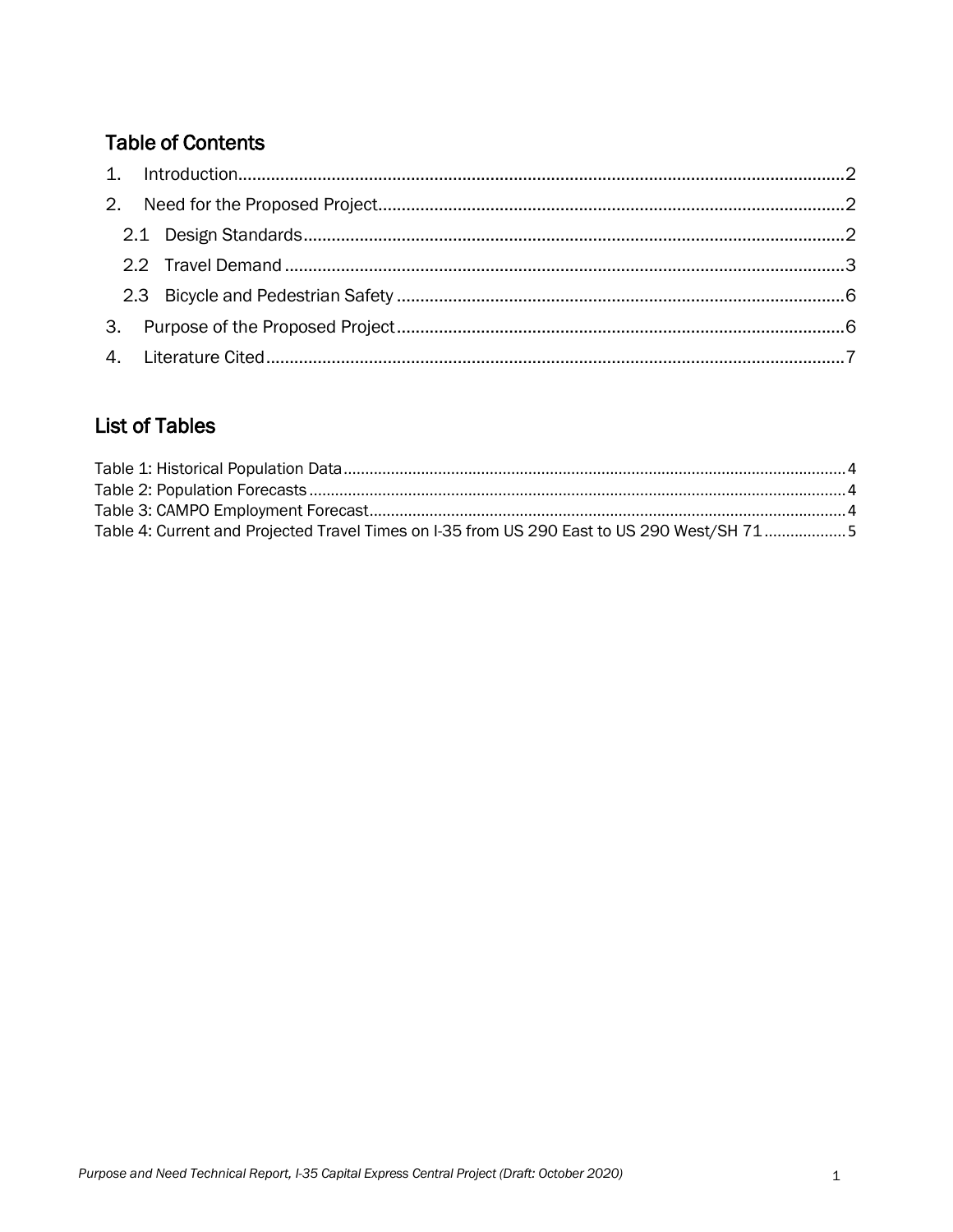# <span id="page-2-0"></span>1. Introduction

The Texas Department of Transportation (TxDOT) proposes to construct improvements to Interstate Highway 35 (I-35) from US Highway 290 (US 290) East to US 290 West/State Highway (SH) 71, and add direct connectors at I-35/US 290 East, in Austin, Travis County, Texas (referred to as the I-35 Capital Express Central project). The proposed project measures approximately 8 miles.

The existing I-35 roadway from US 290 East to US 290 West/SH 71 is located in an urban area with adjacent commercial, residential, institutional, governmental, and parks/open space properties. Within the proposed project limits, I-35 is an access-controlled interstate highway. Beginning at the southern limit, US 290 West/SH 71, the roadway typically has three to four, 12-foot-wide mainlanes (concrete barrier-separated) with 4- to 12-foot-wide inside shoulders, 10- or 12-foot-wide outside shoulders, and two to three, 11- or 12-foot-wide frontage road lanes with curb and gutter in each direction. From Lady Bird Lake to 15th Street, I-35 generally includes three 12-foot-wide mainlanes in each direction with auxiliary lanes between some of the ramps. North of 15th Street, the roadway has four mainlanes in each direction and includes the upper/lower deck split just north of MLK Jr. Boulevard with a continuation of the upper decks to north of Airport Boulevard. From Airport Boulevard to US 290 East, I-35 includes four barrier-separated mainlanes in each direction. The roadway here typically has 2- to 6 foot-wide inside shoulders, 10-foot-wide outside shoulders, and two to four, 11- or 12-foot-wide frontage road lanes with curb and gutter in each direction. Sidewalks exist in most, but not all, locations throughout the project area and shared-use paths are located within the project area in "downtown" Austin, defined as between MLK Jr. Boulevard and Holly Street. Drainage along the roadway (mainlanes and frontage roads) is provided by storm sewer networks and some open ditches. The existing right of way (ROW) width is typically 200 to 350 feet but is wider at the interchanges. Existing permanent drainage easements are located at creek crossings. The posted speed limit along I-35 in the proposed project area is 60 mph on the mainlanes and 35 to 50 mph on the frontage roads.

I-35 has been the north-south transportation backbone of personal, business and freight transportation in Texas since 1962. It connects Central Texas to the rest of the United States, Mexico and Canada, serving as a major thoroughfare for inter- and intrastate traffic. I-35 is critical to local, state and national security, economic vitality and overall mobility. Many Texans are familiar with I-35 as a local route for their work commute and other personal travel.

# <span id="page-2-1"></span>2. Need for the Proposed Project

The proposed project is needed to improve I-35 between US 290 East and US 290 West/SH 71 to meet current design standards and current and future travel demand. The existing roadway does not meet current federal and state design standards, which has resulted in operational deficiencies and longer travel times for all users, including emergency response vehicles and transit, particularly during peak hours. The proposed project is also needed to improve bicycle and pedestrian paths within the project limits.

# <span id="page-2-2"></span>*2.1 Design Standards*

I-35 within the project limits does not meet current roadway design standards based on TxDOT's *Roadway Design Manual* (TxDOT 2020a)*,* their *Hydraulic Design Manual* (TxDOT 2019)*,* American Association of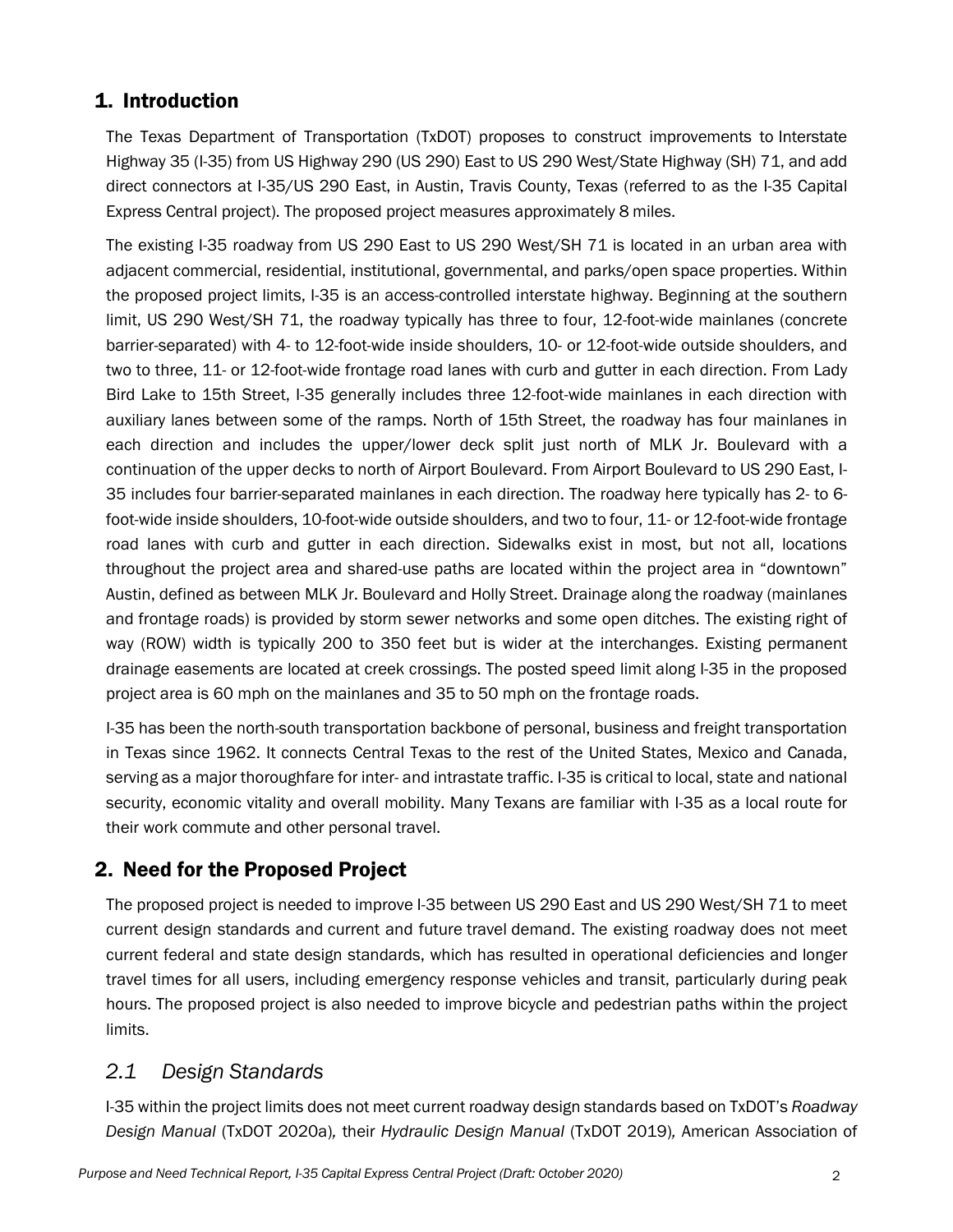State Highway and Transportation Officials' *A Policy on Geometric Design of Highways and Streets* (AASHTO 2018), and the *Texas Manual of Uniform Traffic Control Devices* (TxDOT 2011). There is a need to improve design deficiencies along I-35 within the project limits, including narrow lane widths, nonexistent or narrow shoulders, low vertical clearances, substandard horizontal and vertical geometry, and outdated drainage systems.

Multiple bridges within the project limits are under the current standard height of 16.5 feet: the mainlane underpasses through the upper deck area, between Airport Boulevard and MLK Jr. Boulevard, have vertical clearances that vary from 13.25 to 15.25 feet; the underpasses through the downtown area have vertical clearances of less than 15 feet; the southbound mainlane underpass beneath Cesar Chavez Street has a vertical clearance of 14 feet, and the bridge has evidence of vehicle strikes. There is a need to increase vertical clearance for underpasses to current design standards to improve overall safety and operations for this heavily traveled area.

Ingress and egress to I-35 is hindered by closely-spaced ramps, narrow lane widths, and narrow or nonexistent shoulders, which could contribute to slow traffic and collisions. For example, the existing lower lanes on I-35 between Airport Boulevard and Manor Road do not have inside shoulders. When collisions occur on ramps and narrow lanes, travelers may be delayed without the opportunity to bypass the collision, resulting in reduced traffic flow. There is a need to add auxiliary lanes and revise ramp geometry and spacing according to current design standards to improve traffic operations along the corridor.

Substandard horizontal and vertical geometry along the project limits does not meet optimum design speeds and can result in compromised driver's sight distance and reduced traffic flow. Additionally, there is a need to upgrade the storm drainage system and evaluate the existing systems with respect to new rainfall data contained in the *National Oceanic and Atmospheric Administration Atlas 14* (Perica et al. 2018), which could reduce areas of flooding and improve overall driver safety.

#### <span id="page-3-0"></span>*2.2 Travel Demand*

#### $2.2.1$ Traffic Congestion and Operational Deficiencies

I-35 within Travis County is located within a heavily urbanized area that consistently ranks within the Top 3 Most Congested Roadways in Texas, currently #2, as measured by Texas Transportation Institute (TTI) in 2019, and roadways with the highest Annual Congestion Costs at more than \$200M (TTI 2019). Due to existing north-south travel demand and the limited number of alternative parallel controlled-access routes through Austin, I-35 is presently subject to severe traffic congestion for substantial periods of time each day. As population and employment growth continue, current congestion levels along I-35 are anticipated to worsen. The annual average daily traffic (AADT) for the portion of I-35 between US 290 East and US 290 West/SH 71 is estimated at 207,215 vehicles per day (vpd) in 2019 (TxDOT 2019a). By 2045, traffic is expected to reach 303,700 vpd, an increase of approximately 47% over 2019 (TxDOT 2020).

Population increases have occurred over the last several decades within the city of Austin, Austin-Round Rock Metropolitan Statistical Area (Austin-Round Rock MSA), and Travis County, with all three areas more than doubling in population between 1980 and 2010 (Table 1). Subsequently, 10-year growth rates for Austin and Travis County were significantly higher than 10-year growth rates at the state level, except for the city of Austin's 2000-2010 growth rate, which was slightly less than the state average. Population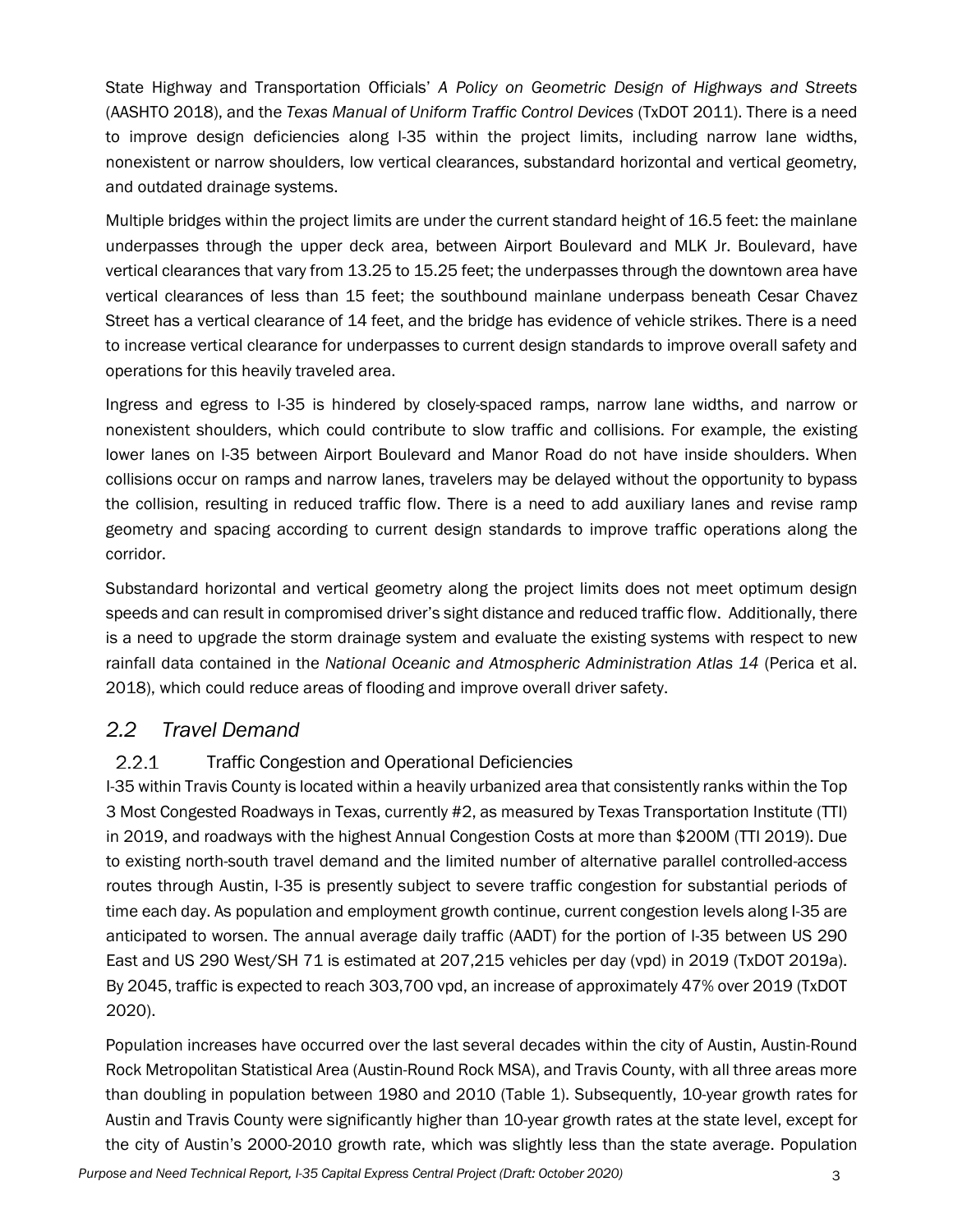forecasts for the regions surrounding the study area (Table 2) predict continued growth for the City of Austin and Travis County through 2045 (TDC 2020).

<span id="page-4-0"></span>

| <b>Jurisdiction</b>                                                           | 1980<br>1990 |            | 2000       | 2010       |  |  |
|-------------------------------------------------------------------------------|--------------|------------|------------|------------|--|--|
|                                                                               |              |            |            |            |  |  |
| State of Texas                                                                | 14,229,191   | 16,986,510 | 20,851,820 | 25,145,561 |  |  |
|                                                                               |              |            |            |            |  |  |
| Austin-Round                                                                  | 536,688      | 781,572    | 1,249,763  | 1,716,289  |  |  |
| <b>Rock MSA</b>                                                               |              |            |            |            |  |  |
|                                                                               |              |            |            |            |  |  |
| <b>Travis County</b>                                                          | 419,573      | 576.407    | 812,280    | 1,024,266  |  |  |
|                                                                               |              |            |            |            |  |  |
| <b>City of Austin</b>                                                         | 345,890      | 465,622    | 656,562    | 790,390    |  |  |
| Sources: Texas State Data Center; USCB, Census 2000 and 2010 (Table SF1, DP1) |              |            |            |            |  |  |
|                                                                               |              |            |            |            |  |  |

### <span id="page-4-1"></span>Table 2: Population Forecasts

| <b>Jurisdiction</b>                                                                                           | $2018*$    | Projected 2045 | <b>Projected Percent</b><br>Change |  |  |
|---------------------------------------------------------------------------------------------------------------|------------|----------------|------------------------------------|--|--|
| State of Texas                                                                                                | 27,885,195 | 43,866,965     | 74.5%                              |  |  |
| <b>Travis County</b>                                                                                          | 1,203,166  | 1,884,155      | 84.0%                              |  |  |
| City of Austin                                                                                                | 935,755    | 1,367,879      | 73.1%                              |  |  |
| Sources: Texas Demographic Center 2020, City of Austin 2017<br>* USCB 2020. 2018 5-Year Population Estimates. |            |                |                                    |  |  |

# <span id="page-4-2"></span>Table 3: CAMPO Employment Forecast

| <b>Region/Year</b>                                                                               | 2015    | 2045      | <b>Projected Percent</b><br>Change |  |  |
|--------------------------------------------------------------------------------------------------|---------|-----------|------------------------------------|--|--|
| <b>Travis County</b>                                                                             | 600,322 | 1,199,239 | 99.7%                              |  |  |
| <b>CAMPO Region</b>                                                                              | 988,712 | 2,367,070 | 139.4%                             |  |  |
| Source: CAMPO 2020                                                                               |         |           |                                    |  |  |
| Note: The CAMPO Region includes Bastrop, Burnet, Caldwell, Hays, Travis and Williamson Counties. |         |           |                                    |  |  |

Table 3 illustrates the forecast for employment in the CAMPO counties from 2015 to 2045. The Austin metropolitan area added 22,700 net new jobs, or 2.1%, in the 12 months ending in March 2019, according to releases of preliminary payroll jobs numbers by the [Texas Workforce Commission \(TWC\)](https://texaslmi.com/) and the [U.S. Bureau of Labor Statistics \(BLS\)](http://www.bls.gov/sae/) (Kerr 2019). Austin's 2.1% growth makes it the 16<sup>th</sup> highest growth rate among the 50 largest metro areas during the March 2018 to March 2019 year. According to the Capital Area Metropolitan Planning Organization (CAMPO) Baseline 2045 Demographic Forecast (CAMPO 2020), the CAMPO region anticipates an additional 2.7 million in population and over one million new jobs by 2045 (over the baseline year of 2015). Employment in the Austin-Round Rock MSA increased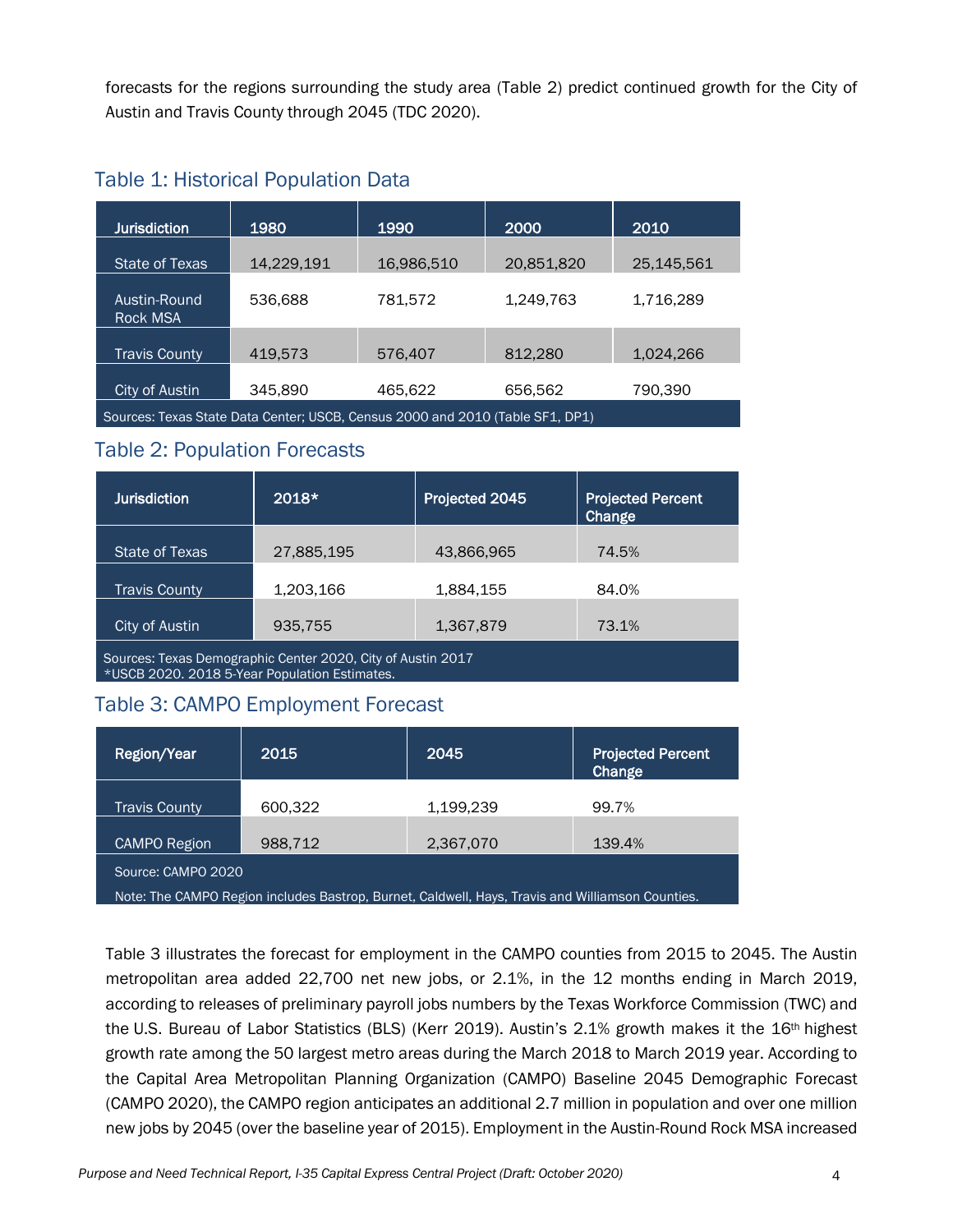nearly 31% between 2007 and 2017. The region's most highly concentrated industries primarily include technology and administration (Texas Comptroller 2018). All population and employment resources analyzed identified the continued growth of the Austin metropolitan area now and in the future.

There is a need to improve the project corridor and increase capacity based on the projected population growth, employment, and travel demand increases. In addition, the projected population increases in the region will further the need for improvements to the bicycle and pedestrian accommodations throughout the corridor.

#### $2.2.2$ Travel Time

I-35 is the only interstate highway connecting Mexico, the United States, and Canada through the central part of the United States and is one of two north-south interstate highways traversing Texas. According to the American Transportation Research Institute (ATRI) American Highway Users Alliance 2015 study "Unclogging America's Arteries Prescriptions for Healthier Highways" (ATRI 2015), the portion of I-35 in downtown Austin ranks number 10 on the list of top bottleneck highways in the country. The study estimates that the "annual total delays from this bottleneck amount to 3 million hours at a lost value of time of about \$73 million a year."

Travel times were collected for the project limits for the year 2019 and projected for the years 2025 and 2045 based on traffic microsimulation models for the corridor. Table 4 shows the existing (2019) AM and PM peak hour travel times, and 2025 and 2045 forecasts along I-35, between US 290 East and US 290 West/SH 71. Peak hours are defined as 7:30 AM to 8:30 AM, and 4:30 PM to 5:30 PM. As Table 4 shows, based on the current projections (2025 and 2045), mobility within the project limits in the near future will become unmanageable without substantive improvements. Figure 1 provides a comparison of corridor travel time at the posted speed limit with actual (2019) travel times throughout a typical weekday.

# <span id="page-5-0"></span>Table 4: Current and Projected Travel Times on I-35 from US 290 East to US 290 West/SH 71

|                                                                                             | 2019                                                       |                                                   | 2025                                                     |                                                          | 2045                                                     |                                                          |
|---------------------------------------------------------------------------------------------|------------------------------------------------------------|---------------------------------------------------|----------------------------------------------------------|----------------------------------------------------------|----------------------------------------------------------|----------------------------------------------------------|
| <b>Direction</b>                                                                            | <b>AM Peak Hour</b><br>$(7:30$ AM to<br>8:30 AM)<br>(mins) | PM Peak Hour<br>(4:30 PM to<br>5:30 PM)<br>(mins) | <b>AM Peak Hour</b><br>(7:30 AM to<br>8:30 AM)<br>(mins) | <b>PM Peak Hour</b><br>(4:30 PM to<br>5:30 PM)<br>(mins) | <b>AM Peak Hour</b><br>(7:30 AM to<br>8:30 AM)<br>(mins) | <b>PM Peak Hour</b><br>(4:30 PM to<br>5:30 PM)<br>(mins) |
| $I-35$ NB                                                                                   | 19.2                                                       | 32.2                                              | 19.8                                                     | 131.6                                                    | 33.6                                                     | 223.2                                                    |
| $I-35$ SB                                                                                   | 16.6                                                       | 36.6                                              | 16.4                                                     | 78.3                                                     | 19.5                                                     | 208.6                                                    |
| Source: INRIX 2019<br>2025 and 2045 - I-35 Capital Express Central Project Team Projections |                                                            |                                                   |                                                          |                                                          |                                                          |                                                          |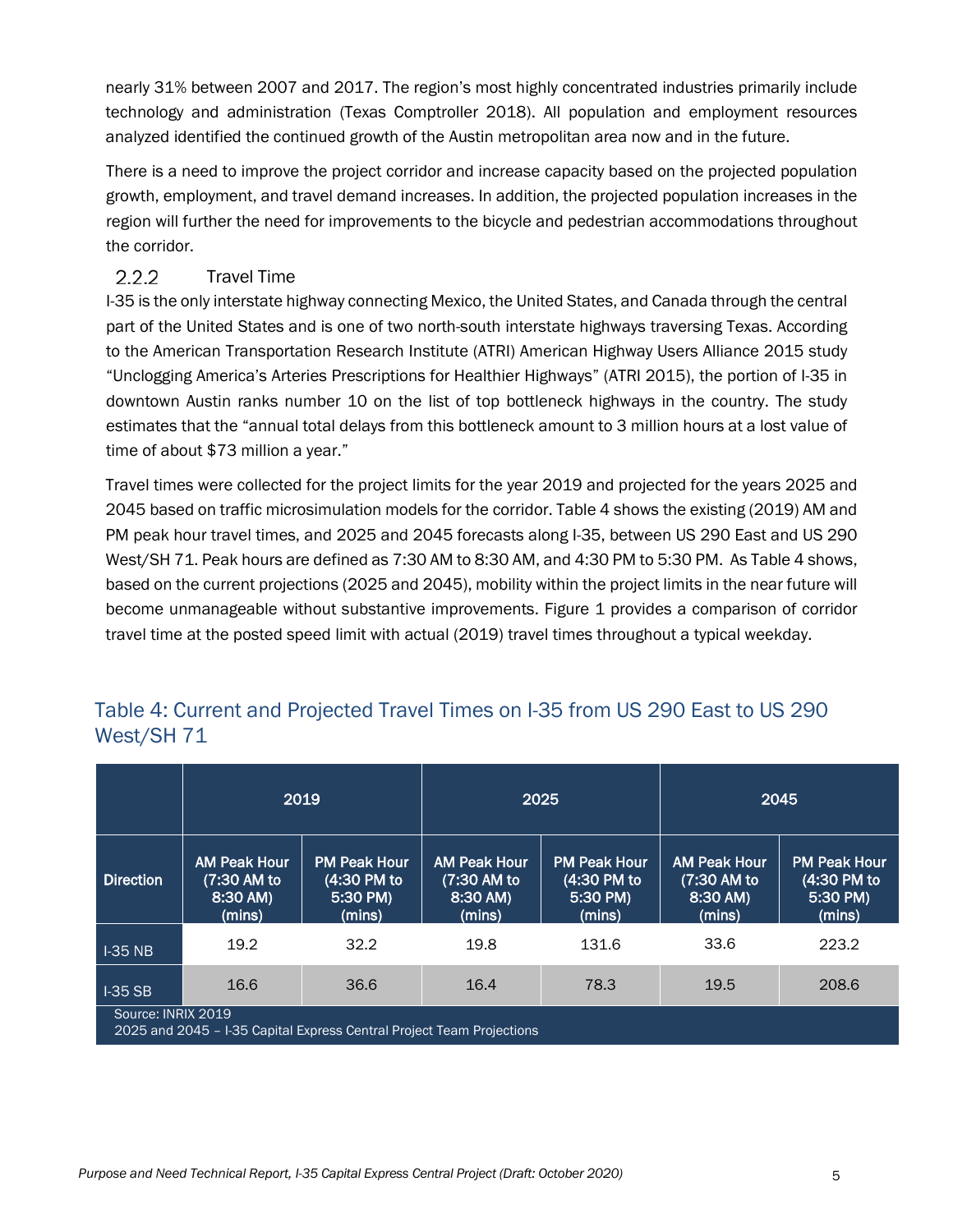

### Figure 1: Existing (2019) Travel Times on I-35 During a Typical Weekday

#### *Source: INRIX 2019*

According to Figure 1, a one-way trip traversing the project area should take approximately 8 minutes, northbound or southbound. Currently, travel within the project limits on a typical weekday takes between approximately 20 minutes in the morning peak period (approximately 6 AM to 9 AM) traveling northbound, and about 17 minutes traveling southbound. In the evening peak period (approximately 1 PM to 6 PM), the average trip rises to 32 minutes traveling northbound and over 36 minutes traveling southbound. Based on these current estimates, the average commuter's daily round-trip within the project limits can take nearly an hour of time in traffic, more with crashes. The measured current travel times show that I-35 from US 290 East to US 290 West/SH 71 has reduced mobility during a majority of the day---not just during the peak hours of 7:30 AM to 8:30 AM and 4:30 PM to 5:30 PM-- demonstrating the need to increase capacity.

#### <span id="page-6-0"></span>*2.3 Bicycle and Pedestrian Safety*

According to the City of Austin's 2014 Bicycle Plan, updated in 2019 with the Austin Strategic Mobility Plan, approximately three-quarters of the streets that cross this corridor have been identified as being in the Bicycle Priority Network. Per the Bicycle Plan, the City of Austin will use guidance from the National Association of City Transportation Officials, *Urban Bikeway Design Guide* for the selection of bicycle accommodations that meet an all ages and abilities level of comfort (City of Austin 2020). The existing bicycle paths for most cross streets is either a shared lane or a wide curb lane. There is a need to provide safer and more continuous accommodations for bicyclists and pedestrians.

#### <span id="page-6-1"></span>3. Purpose of the Proposed Project

The purpose of the proposed project is to improve this critical regional, national, and international thoroughfare by enhancing safety, managing congestion, improving operational efficiency, and creating a more dependable and consistent route for the traveling public, including bicyclists and pedestrians, emergency responders, and transit.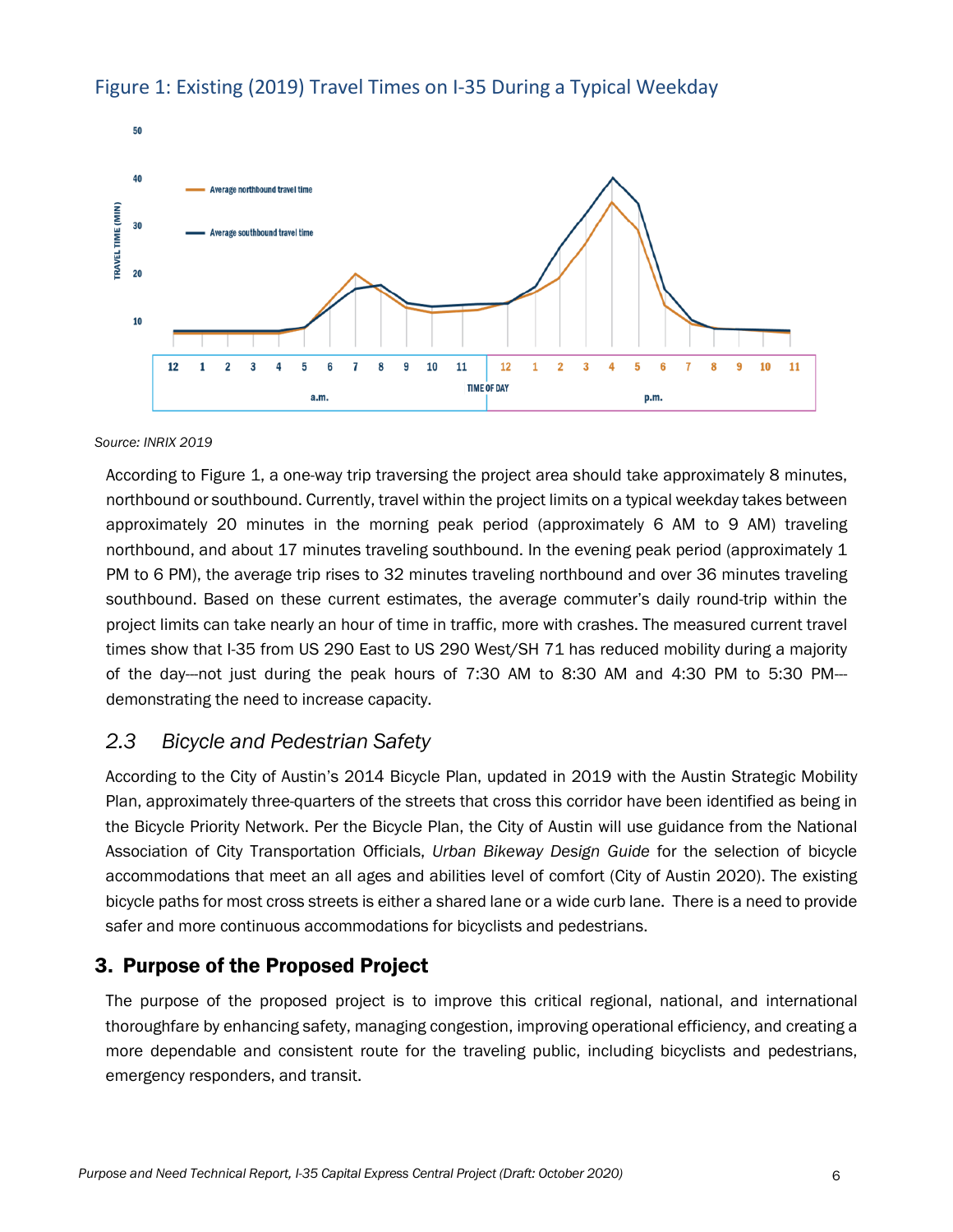### <span id="page-7-0"></span>Literature Cited

American Association of State Highway and Transportation Officials (AASHTO) 2018. *A Policy on Geometric Design of Highways and Streets, 7th Edition.* Available online at [https://store.transportation.org/Item/CollectionDetail?ID=180&AspxAutoDetectCookieSupport=](https://store.transportation.org/Item/CollectionDetail?ID=180&AspxAutoDetectCookieSupport=1) [1,](https://store.transportation.org/Item/CollectionDetail?ID=180&AspxAutoDetectCookieSupport=1) accessed August 7, 2020.

American Transportation Research Institute (ATRI) American Highway Users Alliance 2015. "Unclogging America's Arteries Prescriptions for Healthier Highways." Available online at [https://www.highways.org/2015/11/unclogging-study2015/,](https://www.highways.org/2015/11/unclogging-study2015/) accessed August 7, 2020.

Capital Area Metropolitan Planning Organization (CAMPO)

2020. CAMPO Baseline 2045 Demographic Forecast. Available online at [https://47kzwj6dn1447gy9z7do16an-wpengine.netdna-ssl.com/wp](https://47kzwj6dn1447gy9z7do16an-wpengine.netdna-ssl.com/wp-content/uploads/2020/03/2045-SED-Forecast-Documentation-ABC-DRAFT-FINAL.pdf)[content/uploads/2020/03/2045-SED-Forecast-Documentation-ABC-DRAFT-FINAL.pdf,](https://47kzwj6dn1447gy9z7do16an-wpengine.netdna-ssl.com/wp-content/uploads/2020/03/2045-SED-Forecast-Documentation-ABC-DRAFT-FINAL.pdf) accessed August 31, 2020.

#### City of Austin

\_\_\_\_\_

2017. Austin Area Population Histories and Forecasts. Available online at [http://www.austintexas.gov/sites/default/files/files/Planning/Demographics/austin\\_forecast\\_2](http://www.austintexas.gov/sites/default/files/files/Planning/Demographics/austin_forecast_2017_annual_pub.pdf) 017 annual pub.pdf accessed August 31, 2020.

2020. All Ages and Abilities Bicycle Network. Available online. [https://austin.maps.arcgis.com/apps/MapJournal/index.html?appid=dba125033d42453491b](https://austin.maps.arcgis.com/apps/MapJournal/index.html?appid=dba125033d42453491b36ea5fb935eea) [36ea5fb935eea](https://austin.maps.arcgis.com/apps/MapJournal/index.html?appid=dba125033d42453491b36ea5fb935eea) accessed September 24, 2020

#### Kerr, Beverly

2019. "Job Growth and Unemployment." Available online at [https://www.austinchamber.com/blog/04-23-2019-job-growth-unemployment,](https://www.austinchamber.com/blog/04-23-2019-job-growth-unemployment) accessed August 7, 2020.

Perica, S., S. Pavlovic, M. St. Laurent, C. Trypaluk, D. Unruh, O. Wilhite 2018. NOAA Atlas 14 Volume 11, Precipitation-Frequency Atlas of the United States, Texas. NOAA, National Weather Service, Silver Spring, MD.

#### Texas Comptroller

\_\_\_\_\_

2018. "The Capital Region 2018 Regional Report." Available online at [https://comptroller.texas.gov/economy/economic-data/regions/capital.php,](https://comptroller.texas.gov/economy/economic-data/regions/capital.php) accessed August 31, 2020.

#### Texas Demographic Center

2020. Texas Population Projections Program. Available online [https://demographics.texas.gov/Data/TPEPP/Projections/,](https://demographics.texas.gov/Data/TPEPP/Projections/) accessed August 31, 2020.

#### Texas Department of Transportation

2011. Texas Manual on Uniform Traffic Control Devices (TMUTCD) Revision 2. Available online. <https://www.txdot.gov/business/resources/signage/tmutcd.html> Accessed September 24, 2020.

\_\_\_\_\_ 2019. Hydraulic Design Manual. Available online at [http://onlinemanuals.txdot.gov/txdotmanuals/hyd/manual\\_notice.htm,](http://onlinemanuals.txdot.gov/txdotmanuals/hyd/manual_notice.htm) accessed September 24, 2020.